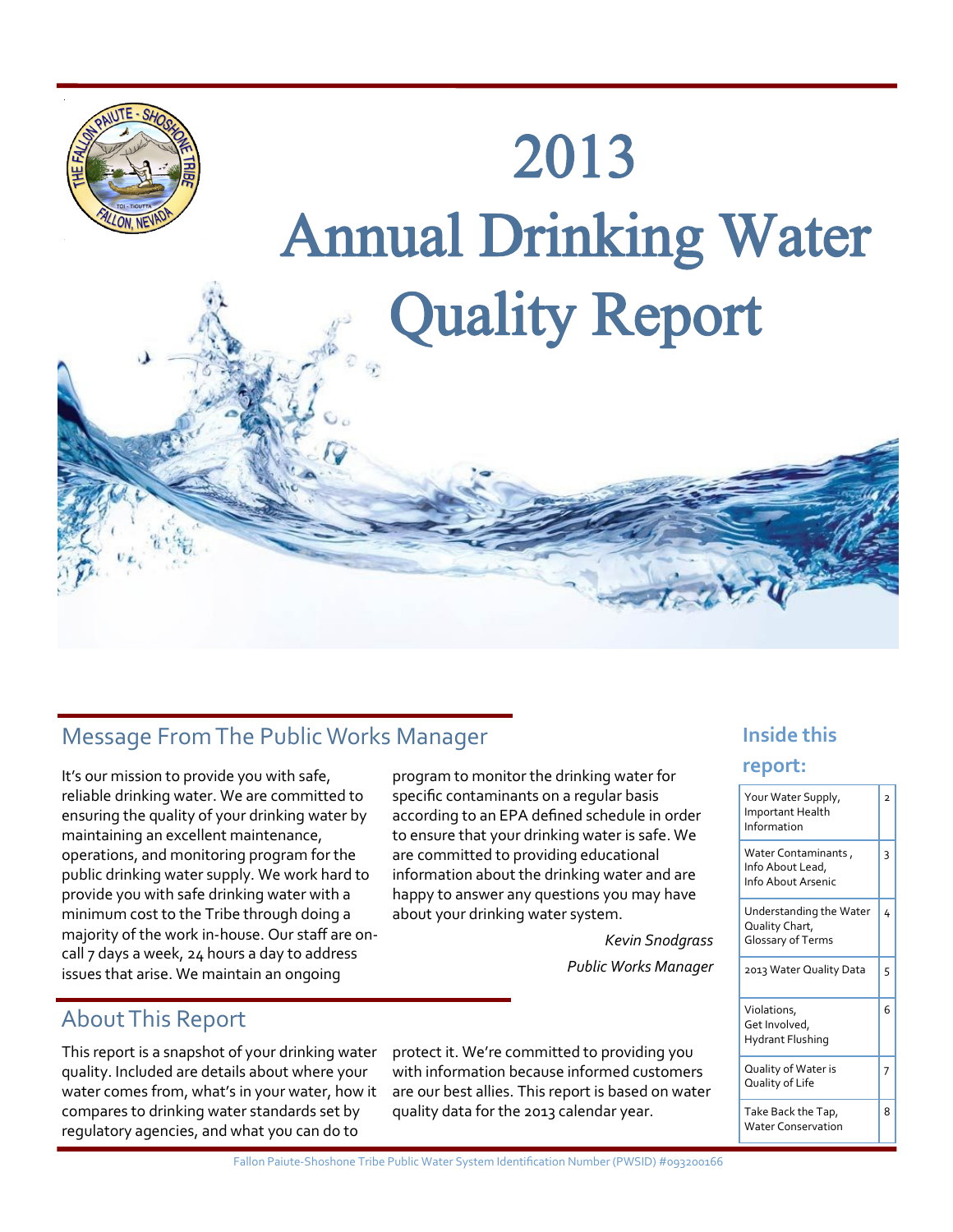## **Your Water Supply**

The source water for the FPST water system is a groundwater aquifer. The water is drawn from a basalt aquifer that is approximately  $4$  miles wide by 15 miles in length. This groundwater aquifer is the sole source of drinking water for the Tribe. The City of Fallon, Churchill County, and Naval Air Station also draw their

water from the same basalt aquifer. Groundwater from the basalt aquifer is pumped by wells that are 95 and 130 feet deep. After water is pumped from the groundwater aquifer source, it is treated at the Arsenic Treatment Plant prior to being delivered to your home.



#### **How Does Water Get To My Faucet?**

In a typical community water supply system, water is transported under pressure through a distribution network of buried pipes. Smaller pipes, called house service lines, are attached to the main water lines to bring water from the distribution network to your house. In our community water supply system, water

pressure is provided by pumping water into storage tanks that store water at higher elevations than the houses they serve. After the water is treated, it travels through up to 13 miles of piping and is fed by gravity to every customer, including the distance across the desert from the colony to the reservation.

#### **Our Treatment Process**

The FPST water system uses a treatment process on raw water that's pumped from the groundwater aquifer source to ensure that our water meets federal water quality standards. The treatment process includes coagulation, microfiltration, and disinfection.

The coagulation process uses an iron based solution (ferric chloride) to neutralize particles in the water. Carbon dioxide is added to the water to lower the pH in order to enhance the treatment process. Arsenic binds to the solution to form larger clumps of particles. The larger clumps of particles precipitate out of the treated water system. After the water has gone through the coagulation process, the particles

are removed from the water during a filtration process. The water passes through 0.1 micron thick filters that remove the remaining coagulated particles from the water. The treated water is aerated to strip the carbon dioxide and raise the pH again. During the disinfection process chlorine is added to the water as a disinfectant to prevent illness due to water-borne pathogens.

The arsenic treatment plant is an "on-demand" system, meaning it only needs to run when there is a demand for water, often only six hours per day. The arsenic treatment plant is capable of producing up to 500,000 gallons of treated water per day.

#### **Important Health Information**

Some people may be more vulnerable to contaminants in drinking water than the general population. Immuno-compromised people such as people undergoing chemotherapy, people who have undergone organ transplants, people with HIV/AIDS or other immune system disorders, some elderly, and infants can be particularly at risk

from infections. These people and/or their care givers should seek advice about drinking water from their health care providers. EPA/Centers for Disease Control (CDC) guidelines on appropriate means to lessen the risk of infection by Cryptosporidium and other microbial contaminants are available from the Safe Drinking Water Hotline at 800-426-4791.

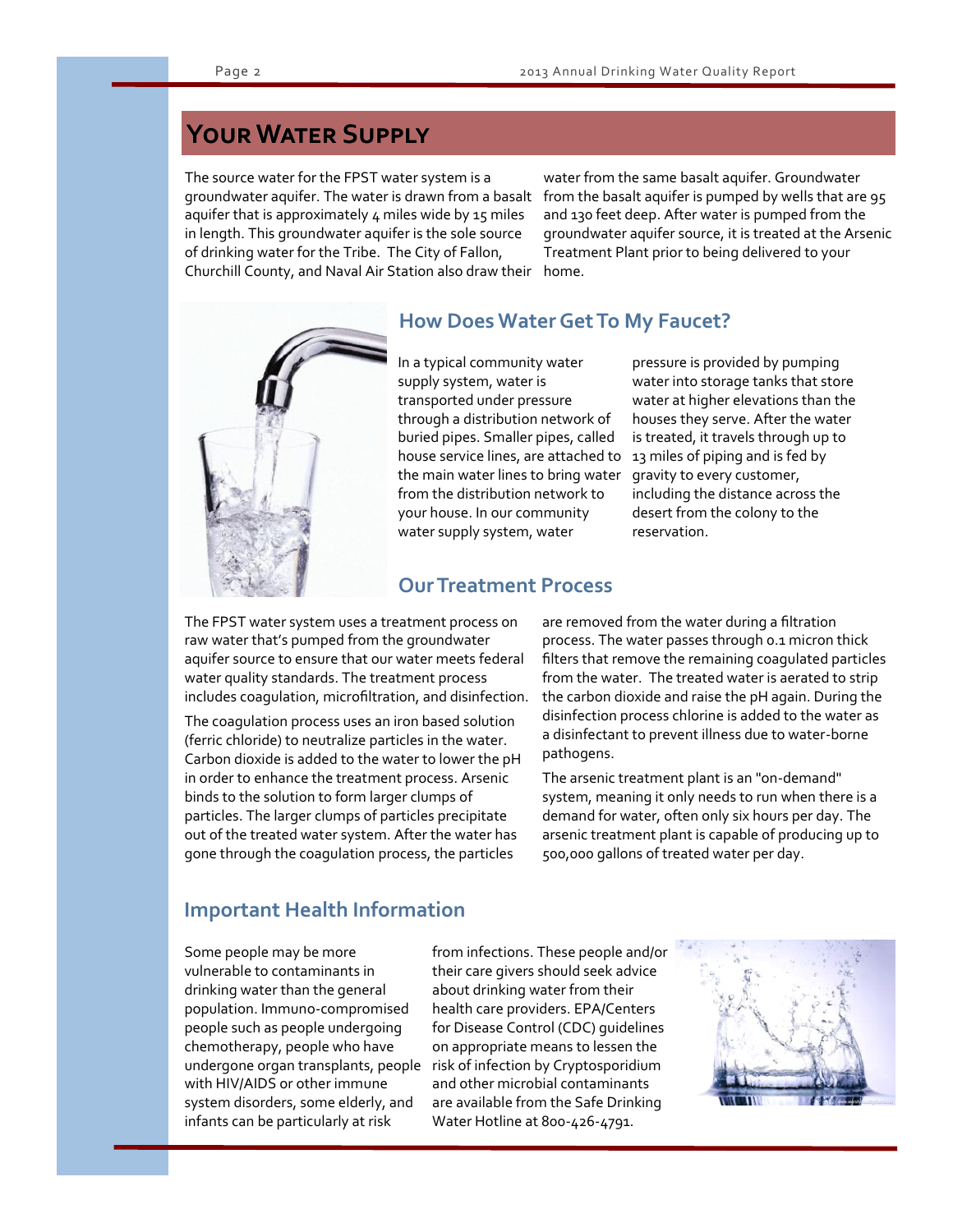#### **Drinking Water Contaminants**

Drinking water, including bottled water, may reasonably be expected to contain at least small amounts of some contaminants. The presence of contaminants does not necessarily indicate that the water poses a health risk.

Sources of drinking water (both tap and bottled water) include rivers, lakes, streams, ponds, reservoirs, springs, and wells. As water travels over the surface of the land or through the ground, it dissolves naturallyoccurring minerals and, in some cases, radioactive material. The water can also pick up substances resulting from the presence of animal or human activity. Contaminants that may be present in source water include:

- Microbial contaminants, such as viruses and bacteria, that may come from sewage treatment plants, septic systems, agricultural livestock operations, and wildlife.
- Inorganic contaminants, such as salts and metals, that can be naturally-occurring or result from urban storm water runoff, industrial or domestic

wastewater discharges, oil and gas production, mining, or farming.

- Pesticides and herbicides that may come from sources such as agriculture, urban storm water runoff, and residential uses.
- Organic chemical contaminants, including synthetic and volatile organic chemicals, that are byproducts of industrial processes and petroleum production, and can also come from gas stations, urban storm water runoff, and septic systems.
- Radioactive contaminants that can be naturallyoccurring or be the result of oil and gas production and mining activities.

In order to ensure that tap water is safe to drink, EPA prescribes regulations that limit the amount of certain contaminants in water provided by public water systems. Food and Drug Administration (FDA) regulations establish limits for contaminants in bottled water that must provide the same protection for public health.



#### **Additional Information About Lead**

If present, elevated levels of lead can cause serious health problems, especially for pregnant women and young children. Lead in drinking water is primarily from materials and components associated with service lines and home plumbing. The Fallon Paiute-Shoshone Tribe Public Works Department is responsible for providing high quality drinking water, but cannot control the variety of materials used in plumbing components. When your water has been sitting for several hours, you can minimize the potential for lead exposure by flushing your tap for 30

seconds to 2 minutes before using water for drinking or cooking. If you are concerned about lead in your water, you may wish to have your water tested.

Information on lead in drinking water, testing methods, and steps you can take to minimize exposure is available from the Safe Drinking Water Hotline at

1-800-426-4791

or at

http://www.epa.gov/safewater/lead/ leadfactsheet.html

#### **Additional Information About Arsenic**

While your drinking water meets the EPA research the health effects of low levels standard for arsenic, it does contain low levels of arsenic. The EPA standard balances the current understanding of arsenic's possible health effects against the costs of removing arsenic from drinking water. The EPA continues to

of arsenic which is a mineral known to cause cancer in humans at high concentrations and is linked to other health effects such as skin damage and circulatory problems.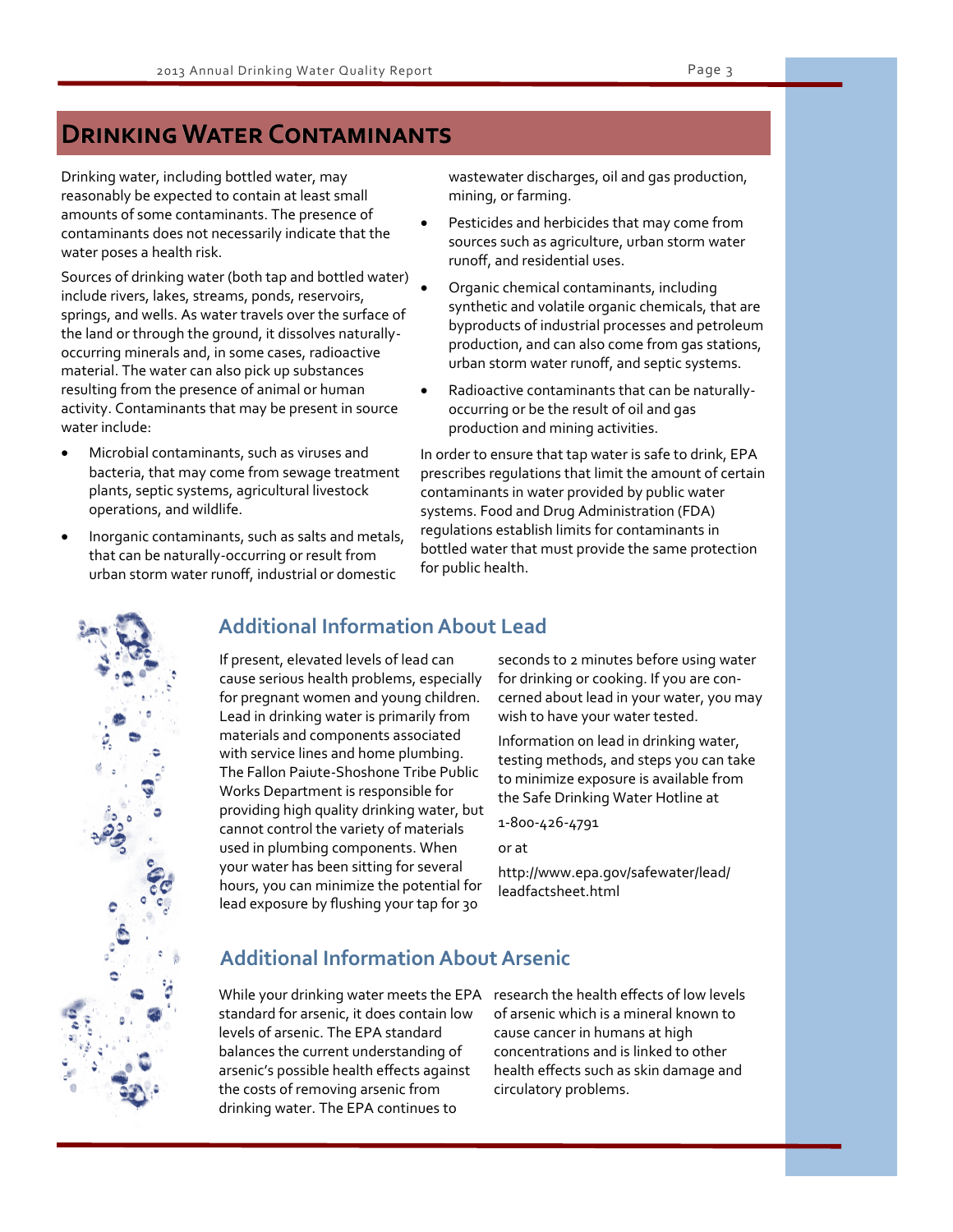## **UNDERSTANDING THE WATER QUALITY DATA CHART**

The Water Quality Report compares the quality of your tap water to EPA drinking water standards. The report includes information on all regulated drinking water contaminants that were monitored during the calendar year of 2013 and also includes some data from earlier monitoring years where applicable. A number of regulated chemicals and other compounds do not require annual monitoring and are tested for on a schedule provided by the US EPA.

The presence of these contaminants in the drinking water does not necessarily indicate that the water poses a health risk. More information about contaminants and potential health effects can be obtained by calling the US EPAs Safe Drinking Water Hotline (800) 426-4791 or by visiting the EPA's website at:



www.epa.gov/safewater/hfacts.html

#### **Glossary of Terms**

| <b>Action Level (AL)</b>                                              | The concentration of a contaminant which if exceeded, trigger treatment or other<br>requirements which a water system must follow.                                                                                                                                                                                                                                                                                                                                                                                                                                                     |
|-----------------------------------------------------------------------|----------------------------------------------------------------------------------------------------------------------------------------------------------------------------------------------------------------------------------------------------------------------------------------------------------------------------------------------------------------------------------------------------------------------------------------------------------------------------------------------------------------------------------------------------------------------------------------|
| Maximum<br><b>Contaminant Level</b><br>(MCL)                          | Contaminant Level is the "Maximum Allowed" level of a contaminant in drinking water.<br>MCLs are set as close to the MCLGs as feasible using the best available treatment<br>technology. MCL's are set at very stringent levels. To understand the possible health<br>effects described for many regulated constituents, a person would have to drink 2 liters<br>of water every day at the MCL level for a lifetime to have a one in-a-million chance of<br>having the described health effect. All quantities in the MCL/AL column of this table<br>are MCLs unless otherwise noted. |
| Maximum<br><b>Contaminant Level</b><br>Goal (MCLG)                    | The "Goal" is the level of a contaminant in drinking water below which there is no<br>known or expected risk to health. MCLGs allow for a margin of safety and are non-<br>enforceable public health goals.                                                                                                                                                                                                                                                                                                                                                                            |
| <b>National Primary</b><br><b>Drinking Water</b><br><b>Standards</b>  | The National Primary Drinking Water Standards are legally enforceable standards set<br>by the EPA that apply to public water systems. Primary standards protect public health<br>by limiting the levels of contaminants in drinking water.                                                                                                                                                                                                                                                                                                                                             |
| <b>National Secondary</b><br><b>Drinking Water</b><br><b>Standard</b> | National Secondary Drinking Water Standards are non-enforceable guidelines<br>regulating contaminants that may cause cosmetic effects (such as skin or tooth<br>discoloration) or aesthetic effects (such as taste, odor, or color) in drinking water. EPA<br>recommends secondary standards but does not require systems to comply.                                                                                                                                                                                                                                                   |
| Not Detected (ND)                                                     | Contaminant was not detected in sample.                                                                                                                                                                                                                                                                                                                                                                                                                                                                                                                                                |
| Parts per Billion (ppb)                                               | One part per billion corresponds to one minute in 2,000 years, or a single penny in<br>\$10,000,000.                                                                                                                                                                                                                                                                                                                                                                                                                                                                                   |
| <b>Parts per Million</b><br>(ppm)                                     | One part per million corresponds to one minute in two years or a single penny in<br>\$10,000.                                                                                                                                                                                                                                                                                                                                                                                                                                                                                          |
| <b>Picocuries per Liter</b>                                           | Picocuries per liter (pCi/L) is a measure of the radioactivity in water.                                                                                                                                                                                                                                                                                                                                                                                                                                                                                                               |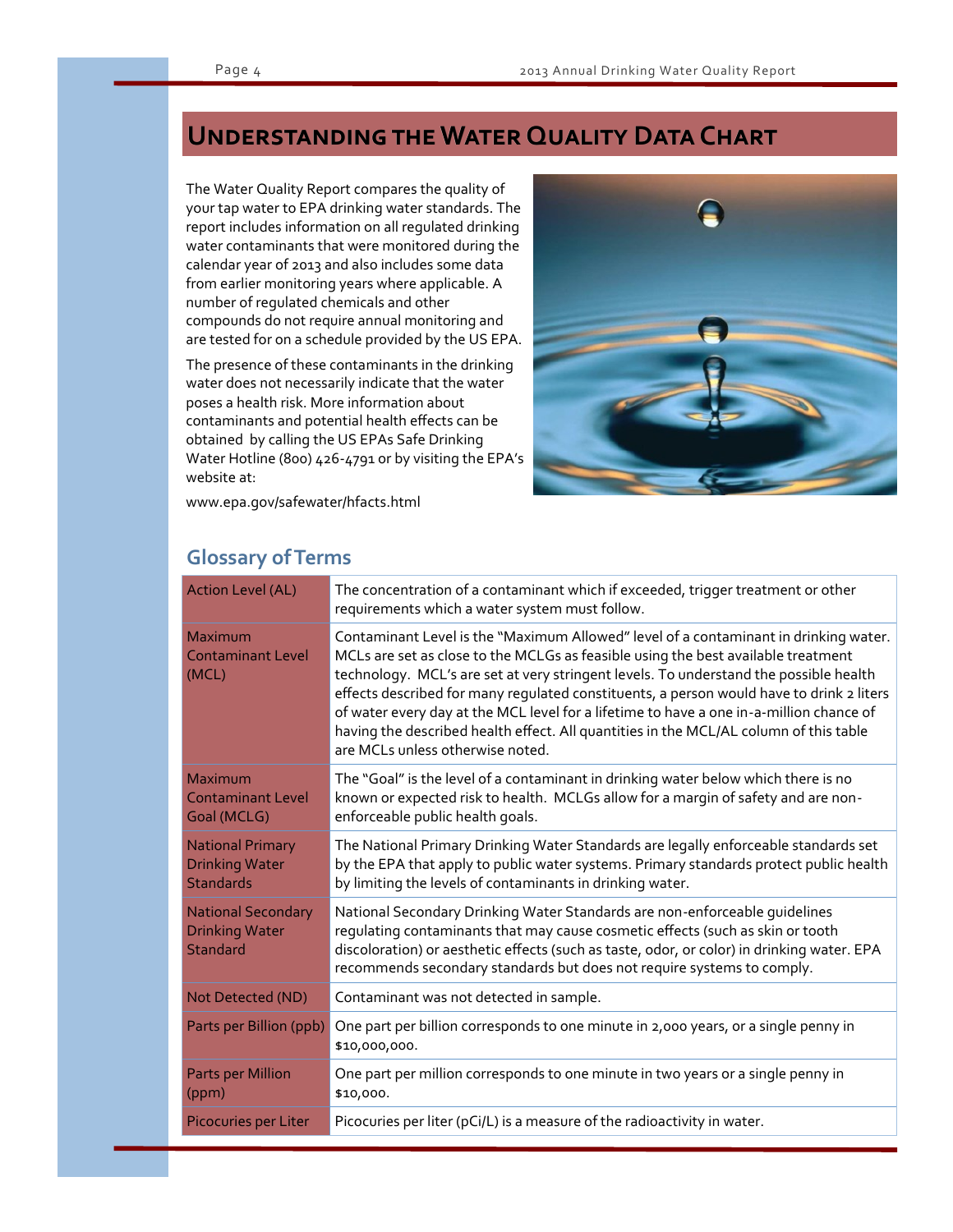# **2013 Water Quality Data**

|                                                                                                                                                             | <b>MCL</b>       |                 | MCL/         |                | Your                                      |                 | <b>Sample</b> |                                                                                                                                                                                                                                                                                                                        |  |
|-------------------------------------------------------------------------------------------------------------------------------------------------------------|------------------|-----------------|--------------|----------------|-------------------------------------------|-----------------|---------------|------------------------------------------------------------------------------------------------------------------------------------------------------------------------------------------------------------------------------------------------------------------------------------------------------------------------|--|
| <b>Contaminant</b>                                                                                                                                          | <b>Violation</b> | <b>Units AL</b> |              | <b>MCLG</b>    | <b>Water</b>                              | Range Year      |               | <b>Typical Source of Contaminant</b>                                                                                                                                                                                                                                                                                   |  |
| <b>Microorganisms</b>                                                                                                                                       |                  |                 |              |                |                                           |                 |               |                                                                                                                                                                                                                                                                                                                        |  |
| <b>Total Coliform</b>                                                                                                                                       | <b>No</b>        | n/a             |              | Absent Absent  | 1 positive<br>monthly<br>sample           | n/a             | 2013          | Naturally present in the environment.<br>Note: Coliforms are bacteria that are naturally present in the<br>environment and are used as an indicator that other, potentially-<br>harmful bacteria may be present. Coliforms were found in more<br>samples than allowed and this was a warning of potential<br>problems. |  |
| <b>Fecal Coliform</b>                                                                                                                                       | <b>No</b>        | n/a             |              |                | Absent Absent All results n/a<br>negative |                 | 2013          | Human and animal waste                                                                                                                                                                                                                                                                                                 |  |
| <b>Disinfection Byproducts</b>                                                                                                                              |                  |                 |              |                |                                           |                 |               |                                                                                                                                                                                                                                                                                                                        |  |
| Five Haloacetic Acids No<br>Stage 1                                                                                                                         |                  | ppb             | 60           | 60             | 7.9                                       | n/a             | 2010          | By-products of drinking water disinfection                                                                                                                                                                                                                                                                             |  |
| Trihalomethanes<br>Stage 1- Total                                                                                                                           | <b>No</b>        | ppb             | 80           | n/a            | 4.12                                      | n/a             | 2013          | By-products of drinking water disinfection                                                                                                                                                                                                                                                                             |  |
| <b>Inorganic Chemicals</b>                                                                                                                                  |                  |                 |              |                |                                           |                 |               |                                                                                                                                                                                                                                                                                                                        |  |
| Arsenic                                                                                                                                                     | <b>No</b>        | ppb             | 10           | n/a            | $5.7*$                                    | ND-10 2013      |               | Erosion of natural deposits; runoff from orchards, runoff from glass<br>& electronics production wastes.                                                                                                                                                                                                               |  |
| Chromium                                                                                                                                                    | <b>No</b>        | ppb             | 100          | 100            | 1                                         | n/a             | 2012          | Discharge from steel and pulp mills and chrome plating; erosion of<br>natural deposits                                                                                                                                                                                                                                 |  |
| Copper                                                                                                                                                      | <b>No</b>        | ppm             | AL 1.3       | 1.3            | 0.022                                     | n/a             | 2012          | Corrosion of household plumbing systems; erosion of natural<br>deposits; leaching of wood preservatives                                                                                                                                                                                                                |  |
| Cyanide                                                                                                                                                     | <b>No</b>        | ppb             | 200          | 200            | <b>ND</b>                                 | <b>ND</b>       | 2012          | Discharge from steel/metal factories; discharge from plastic and<br>fertilizer factories                                                                                                                                                                                                                               |  |
| Fluoride                                                                                                                                                    | <b>No</b>        | ppm             | 4            | $2**$          | 0.7                                       | n/a             | 2013          | Erosion of natural deposits; water additive which promotes strong<br>teeth; discharge from fertilizer and aluminum factories                                                                                                                                                                                           |  |
| Lead                                                                                                                                                        | <b>No</b>        | ppb             | <b>AL 15</b> | 10             | <b>ND</b>                                 | <b>ND</b>       | 2012          | Corrosion of household water plumbing systems; discharges from<br>industrial manufacturers; erosion of natural deposits                                                                                                                                                                                                |  |
| Mercury                                                                                                                                                     | <b>No</b>        | ppb             | $ 2\rangle$  | $\overline{c}$ | <b>ND</b>                                 | <b>ND</b>       | 2012          | Erosion of natural deposits; refinery and factories discharges;<br>runoff from landfills and croplands                                                                                                                                                                                                                 |  |
| Nitrate+ Nitrite (as<br>Nitrogen)                                                                                                                           | <b>No</b>        | ppm             | 1            | 1              | <b>ND</b>                                 | <b>ND</b>       | 2012          | Runoff from fertilizer use; leaking from septic tanks, sewage;<br>erosion of natural deposits                                                                                                                                                                                                                          |  |
| Selenium                                                                                                                                                    | <b>No</b>        | ppb             | 50           | 50             | $\overline{2}$                            | n/a             | 2012          | Petroleum discharges, glass, and metal refineries; erosion of<br>natural deposits; discharge from mines and chemical<br>manufacturers; runoff from mines                                                                                                                                                               |  |
| Sodium                                                                                                                                                      | n/a              | ppm             | n/a          | n/a            | 240                                       | n/a             | 2012          | Erosion from natural deposits; salt water intrusion                                                                                                                                                                                                                                                                    |  |
| <b>Organic Chemicals</b>                                                                                                                                    |                  |                 |              |                |                                           |                 |               |                                                                                                                                                                                                                                                                                                                        |  |
| Test results for all organic chemicals were a Non-Detect (ND) for all water samples during the last round of sampling for organic chemicals during in 2012. |                  |                 |              |                |                                           |                 |               |                                                                                                                                                                                                                                                                                                                        |  |
| <b>Radionuclides</b>                                                                                                                                        |                  |                 |              |                |                                           |                 |               |                                                                                                                                                                                                                                                                                                                        |  |
| <b>Adjusted Alpha</b><br>Radiation (excluding<br>Radon and Uranium)                                                                                         | No               | $pCi/L$ 15      |              | 10             | 1.9556*                                   | $1.5 -$<br>2.33 | 2007          | Erosion of natural deposits                                                                                                                                                                                                                                                                                            |  |

\* Average of all results taken during the reporting period.

\*\* Secondary Drinking Water Standard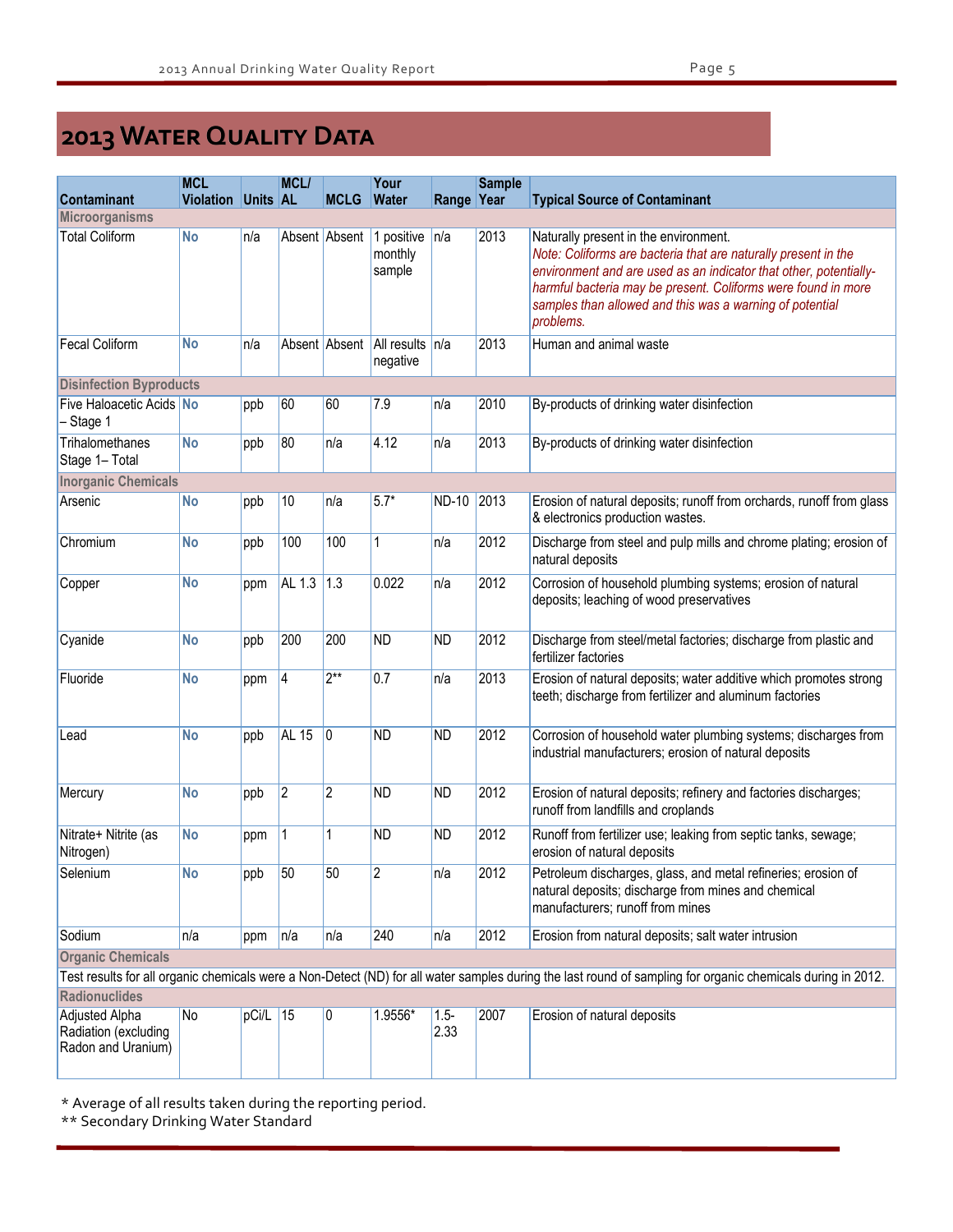#### **Monitoring and Reporting Violations**

| Contaminant<br>Name Rule | <b>Type of Violation</b>                                                                                | <b>Begin/End</b><br>Date | <b>Comments</b>                                                                | Steps Taken to Return to<br><b>Correct the</b><br><b>Violation</b> | Compliance<br>// Date | <b>Action</b><br><b>Comment</b>                   |
|--------------------------|---------------------------------------------------------------------------------------------------------|--------------------------|--------------------------------------------------------------------------------|--------------------------------------------------------------------|-----------------------|---------------------------------------------------|
|                          | Total Coliform Minor monitoring/<br>reporting violation<br>for routine<br>bacteriological<br>monitoring | 8/1/2013<br>8/31/2013    | 2 reported of the<br>5 required after<br>positive result in<br>the month prior | Report all<br>future<br>required<br>results                        | Yes<br>10/1/2013      | Conducted<br>subsequent<br>required<br>monitoring |

## **History of Arsenic Standard Compliance**

For many years, the drinking water served by the FPST's public water system contained arsenic in concentrations of approximately 100 parts per billion (ppb).

In March 2000, The Environmental Protection Department issued the Recommendation to Use Alternative Water For Drinking due to a high level of arsenic. On January 22, 2001, the EPA adopted a new MCL for arsenic in drinking water at 10 ppb, replacing the old standard of 50ppb. Public water supply systems were required to comply with the new MCL by January 23, 2006.

In 2003, the Tribe applied for and was awarded EPA Drinking Water Tribal Set-Aside Grant funding to supplement Indian Health Service funds for the construction of arsenic treatment facilities. In January of 2005 the Arsenic Treatment Plant was placed into service and successfully reduced arsenic levels from the range of 90 to 120 ppb to less than 10 ppb. The total construction cost was just under \$1.8 million dollars, including design and start-up.

Currently, the Tribe's drinking water is in compliance with the MCL for Arsenic on average over a twelve month period.

## **HOW CAN I GET INVOLVED?**

We value your comments and feedback about the Tribal water system. The water system is governed by the Fallon Business Council which meets on the second and fourth Tuesday of every month beginning at 5:30 pm at the FPST Administrative Conference Room.

For more information about this document or to report a problem, contact the Public Works Department. We rely on information from the community about problems with the water system. If you notice a water break, or any other problem with the water supply system please call to let us know. Your help is appreciated!

> **Kevin Snodgrass Public Works Manager Phone: (775) 427-9954**

#### **Hydrant Flushing**

The Public Works Department regularly flushes fire hydrants on the reservation for several reasons. The Volunteer Fire Department requires flow tests to make sure hydrants are ready to be used in case of an emergency. The Public Works Department conducts system flushing to prevent a deterioration in water quality due excessive nitrites, or the presence of coliform bacteria because of the presence of stagnant

water in the system. During water system flushing events it is not uncommon to see an increase in sediment and iron for a short time after the flushing event. This is done to ensure safe drinking water in the system. If you are experiencing discolored water and are wondering if the hydrants were flushed recently, please contact the Public Works Department.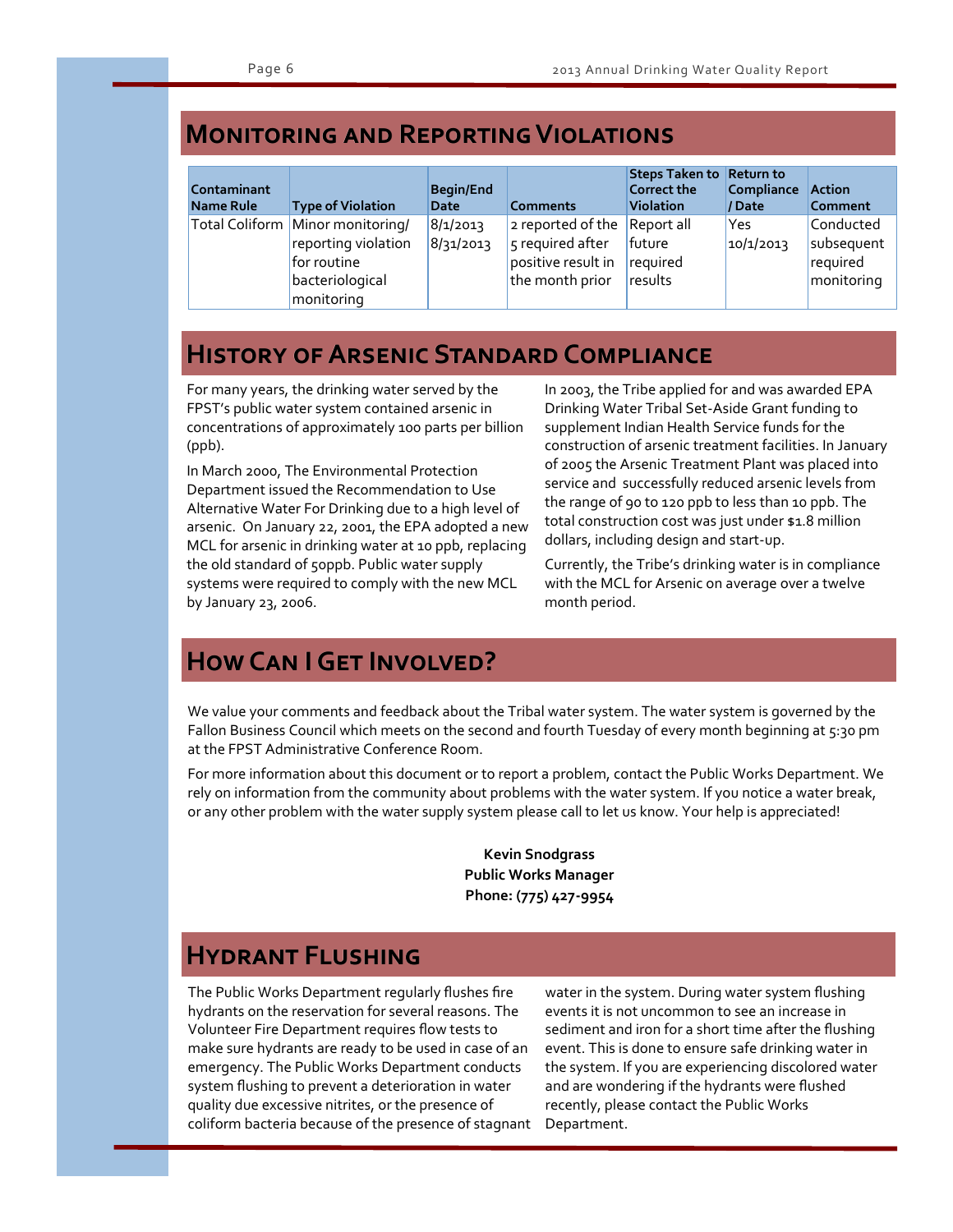#### **Quality of Water is Quality of Life**

Each and every one of us depends on the sustaining properties of water every day. Water nourishes our cells and quenches our thirst. Our fragile wetland environment here in the parched desert also depends on clean water supplies in order to provide a place for wildlife and aquatic creatures to live.

Our drinking water comes from a ground water source called an aquifer. Although we pull the water from the ground through wells, it is not completely cut off from the lakes, rivers, and streams at the surface. Water flows in a great cycle. The rain or snow from the clouds falls on the earth and pools into streams that feed into larger bodies of water. Streams flow into





rivers and keep going until they reach the lowest point. Oceans, lakes, and wetlands hold the water until it seeps into the earths aquifers underground or evaporates back into the air to form clouds again.

In a similar way, water cycles through our bodies and sustains life. Our bodies require water to carry out biological processes and to remove the build up of toxins in our tissues and organs.

Some people say that water is the oldest medicine. As native people we have always had a close relationship with water. Today, in our increasingly fast paced world, water is no less important to life. Protecting our precious water

resources in the Nevada desert is growing even more important.

Everything eventually flows to the lowest point. For us that means that everything eventually flows into our wetlands. Keep this in mind when you see litter, spilled oil, or other contaminants. With each rain, the water continues to flow in it's great cycle. With each rain the water picks up contamination we place on the ground into other bodies of water and into our aquifers that eventually supply the very water we rely on for life.

You can make a real difference in protecting the quality of life here by protecting water quality.

Start with picking up litter and cleaning up spills around your home. Encourage your neighbors to do the same. Big changes can come from small actions.

If you want to learn what the Environmental Department is doing to protect water quality or if you would like to volunteer to make a difference, please call the Environmental Department at

(775) 423-0590.